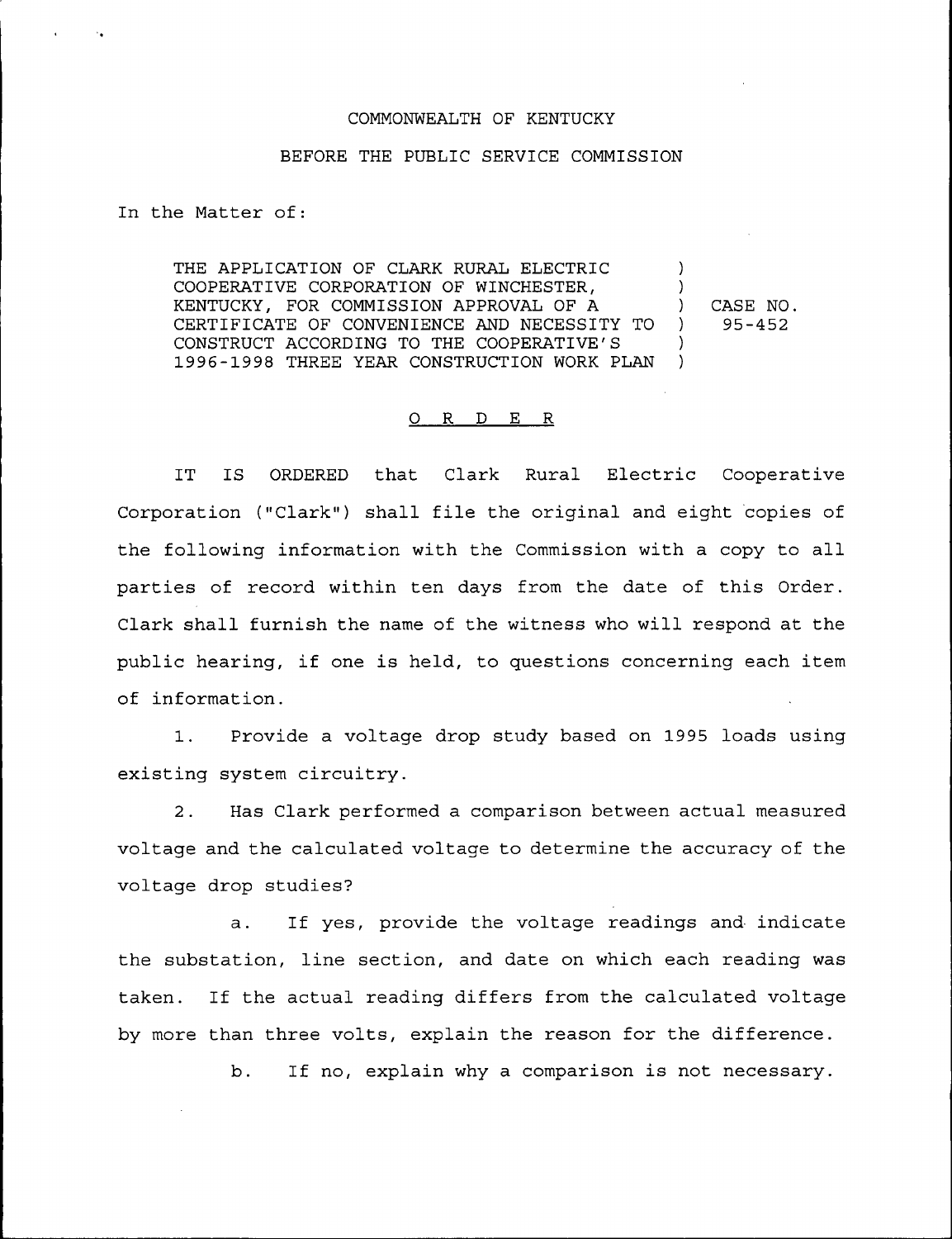3. Provide <sup>a</sup> copy of the actual Rural Utilities Service ("RUS") Form 740C prepared for this Work Plan.

4. In its application, Clark states that it plans to borrow all necessary funds from RUS to finance the Work Plan. Clark also stated that the RUS field representative would not allow an application for financing to be filed prior to December 1, 1995.

a. Provide copies of the correspondence received from the RUS field representative stating that he would not allow a financing application to be filed until December 1, 1995.

b. If the RUS field representative's position was not received in writing, state the reason(s) given for delaying the filing of the application.

c. Why is Clark planning to seek <sup>100</sup> percent financing from RUS rather than the traditional approach of 70 percent from RUS and 30 percent from a supplemental lender?

d. Will the 100 percent RUS financing be at a <sup>5</sup> percent interest rate? If not, what is the expected interest rate for the financing?

e. Has Clark filed its financing application with RUS?

1. If yes, does Clark have an estimated date when the application will be approved?

2. If no, what caused the delay and when does Clark expect to file?

f. If RUS approves the financing application, when will the first interest or principal payment be due, assuming <sup>a</sup> loan drawdown is made immediately after approval?

$$
^{\perp 2-}
$$